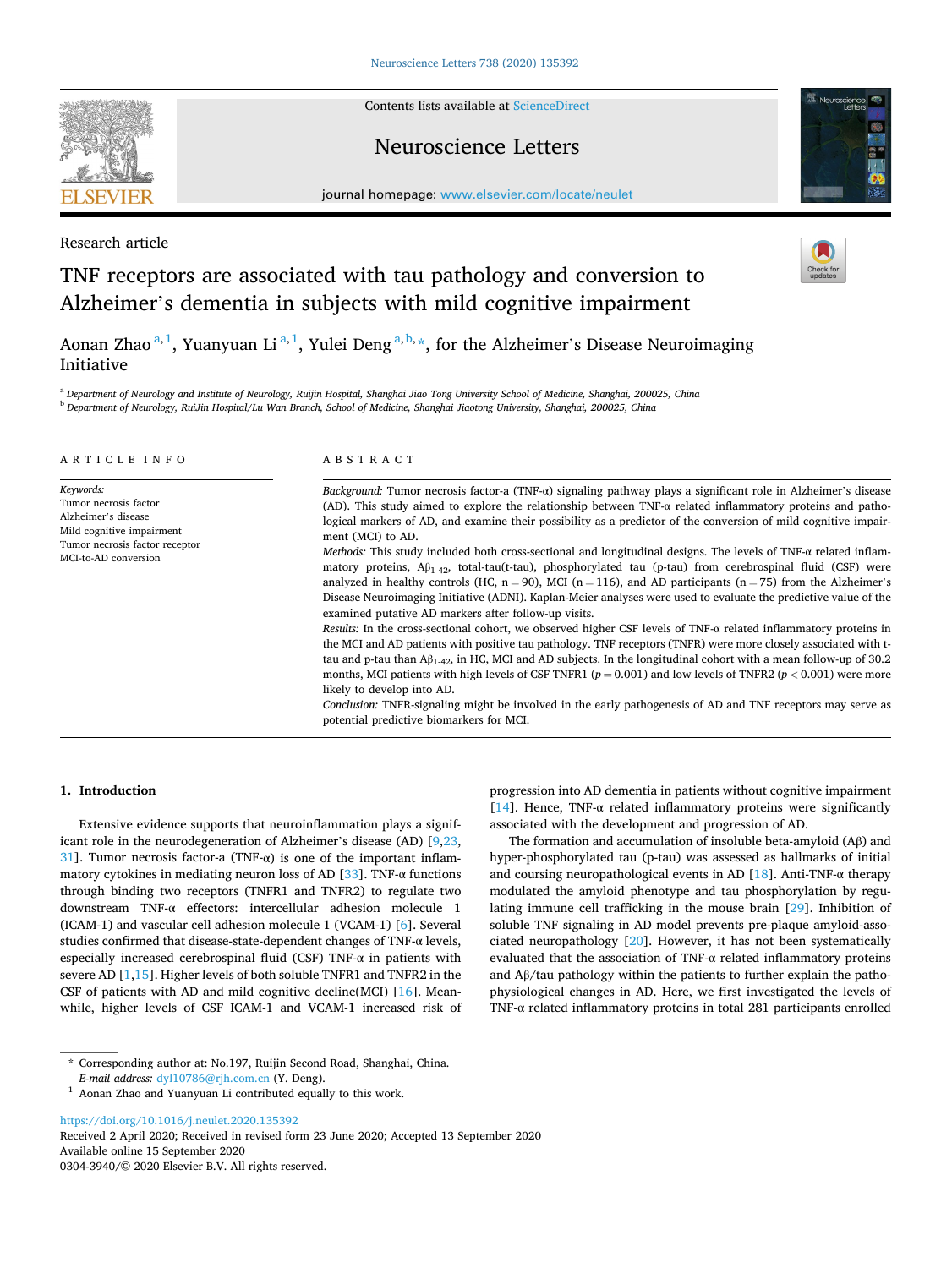in in the Alzheimer's Disease Neuroimaging Initiative (ADNI) under the new A/T/N classification [[32\]](#page-4-0). Moreover, we examined the relationship between Aβ/tau levels and TNF-α related inflammatory proteins. Finally, we investigated whether CSF TNF-α related inflammatory proteins could predict the cognitive decline in patients with mild cognitive impairment (MCI) or MCI subgroups.

#### **2. Materials and Method**

#### *2.1. Study design*

A total of 90 healthy controls, 116 MCI patients and 75 AD patients in the ADNI database from 2010 to 2019 were included into this study. Diagnosis of AD was based on the National Institute of Neurological Disorders and Stroke–Alzheimer Disease and Related Disorders (NINCDS–ADRDA) criteria [[5](#page-4-0)], while MCI patients were diagnosed according to the Mayo Clinic criteria [[30\]](#page-4-0). Neuropsychological tests, including Mini Mental State Examination (MMSE), Alzheimer's Disease Assessment Scale cognitive subscale (ADAS13), and functional activities questionnaire (FAQ), were performed every six months to evaluate the cognitive ability. The death outcome was excluded in in the AD progression-free survival outcome. To fully evaluate the AD-related patterns of neurodegeneration, we applied the recently published A/T/N classification framework of AD which proposes 3 binary biomarker groups [\[13](#page-4-0)]: (1) aggregated A $\beta$  (A+/A-), (2) aggregated tau  $(T+$ /T-) and (3) neurodegeneration (N+/N-). Each individual was rated as either positive (+) or negative (-) on each biomarker. Given that CSF total-tau (t-tau) and CSF phospho-tau (p-tau) were highly correlated, the tau(T) and neurodegeneration (N) groups can be merged into "TN" group [\[36](#page-5-0)]. 'TN- "profile was defined as both CSF P-tau and T-tau within the normal range, whereas 'TN+' was defined as abnormal levels of CSF P-tau or T-tau.

### *2.2. Measurement of TNF-α related inflammatory proteins in the CSF*

A detailed description of CSF t-tau, p-tau and  $A\beta_{1-42}$  data, as well as the original results, can be downloaded from the LONI Image and Data Archive (<https://ida.loni.usc.edu>). The measurement of CSF  $A\beta_{1-42}$ , ttau and p-tau was performed by the ADNI Biomarker Core team at the University of Pennsylvania, using the electrochemiluminescence immunoassays Elecsys and a fully automated Elecsys Cobas e 601 instruments (provided in UPENNBIOMK9.csv file available in the ADNI databank). TNF-α related inflammatory proteins were measured by William Hu's lab of Emory University with ELISA kits. All samples were run in duplicate along with six CSF standards on each plate. Samples were normalized across plates using CSF standard values (the results can be found under the name "ADNI Data Hu Lab.csv" in the ADNI database).

#### *2.3. Statistical analysis*

Statistical analysis was mainly performed with SPSS (version 19.1; IBM Corp., Armonk, NY). The significance level was set at 0.05. Continuous variables were expressed as mean (standard deviation) in the tables. We used the chi-squared and split chi-squared tests to identify differences in dichotomous variables, such as sex and ApoE ε4 carrier status. One-way ANOVA with least significant difference (LSD) post-hoc tests were used to compare differences of TNF-α related inflammatory proteins between the HC, MCI, and AD in different A/TN groups. Pearson correlation test was used to determine the association between the TNF- $\alpha$  related inflammatory proteins, t-tau, p-tau and A $\beta_{1-42}$ . False Discovery Rate (FDR) was used to adjust after multiple testing. Spearman's rank-order correlation were performed using JMP software, version 9.0 (SAS Institute Inc., Cary, NC, USA). The threshold values of CSF TNFR1, TNFR2, t-tau, p-tau and  $A\beta_{1-42}$  were determined by the mean value from all participants. The rate of progression-free survival

was estimated by using the Kaplan-Meier method to analyze the relationship between TNFR1, TNFR2 and disease risk.

## **3. Results**

#### *3.1. Demographic and clinical characteristics of participants at baseline*

Demographic and clinical features of healthy controls (HC) and patients with AD and MCI are listed in Table 1. No significant differences were observed in age, gender or education. For the genotype, there were more subjects with ApoEε4 positive (ApoE ε4 carriers) in AD and MCI patients than in the control group (*p <* 0.001, Table 1). Differences in cognitive function, assessed by MMSE and ADAS13 questionnaires, were compared among groups, and both AD ( $p < 0.001$ ) and MCI ( $p < 0.001$ ) patients exhibited different score compared to HC subjects. Furthermore, MCI and AD patients showed lower CSF  $A\beta_{1-42}$  concentration compared to the HC group (both  $p < 0.001$ , Table 1). As for tau pathology, MCI and AD patients showed higher CSF total tau levels and ptau levels than HC group  $(p < 0.001,$  Table 1).

## *3.2. Evaluation of CSF TNF-α related inflammatory proteins within the A/T/N classification of AD*

Considering the impact of Aβ deposition or tau pathology, we compared four different biomarker profiles within each clinical stage, namely: (1) A-/TN-, (2) A+/TN-, (3) A-/TN + and (4)A+/TN + . Within the HC group, significant different levels of TNFR1 and VCAM-1 between the four biomarker profiles (*p <* 0.001, **Supplementary** Table1). A Bonferroni post hoc test revealed that the A-/TN- and A+/TN- profile had significant lower TNFR1 and VCAM-1 compared to A-/TN + groups. For the MCI group, there was also a significant difference of the four biomarker profiles: patients with A+/TN- profile presented with a lower concentration of TNFR1, TNFR2 and VCAM-1 compared to the A-/ TN + group (**Supplementary** Table1). While for the AD group, there were significant difference between the four biomarker profiles in all five TNF- $\alpha$  related inflammatory proteins. Subjects in A-/TN + group showed the highest levels of the proteins above compared to the other profiles (**Supplementary** Table1).

**Table 1**  Demographics and clinical characteristics of the participants.

|                                   | HC<br>$(N = 90)$ | MCI<br>$(N = 116)$ | A <sub>D</sub><br>$(N = 75)$ | $\boldsymbol{p}$               |
|-----------------------------------|------------------|--------------------|------------------------------|--------------------------------|
| Age                               | 75.32(5.34)      | 74.21(7.41)        | 74.74(8.17)                  | 0.532                          |
| Gender                            |                  |                    |                              |                                |
| Female                            | 42               | 45                 | 36                           |                                |
| Male                              | 48               | 71                 | 39                           | 0.364                          |
| Education                         | 15.72(3.03)      | 15.73(3.16)        | 17.97(3.02)                  | 0.186                          |
| ApoE ε4 carrier                   |                  |                    |                              |                                |
| $(+)$                             | 22               | 63                 | 52                           | $0.000^{a,b}$                  |
| $(\cdot)$                         | 68               | 53                 | 23                           | $\mathbf c$                    |
| <b>MMSE</b>                       | 28.97(1.16)      | 26.82(1.75)        | 23.57(1.90)                  | $0.000^{a,b,}$<br>$\mathbf{c}$ |
| FAO                               | 0.14(0.70)       | 4.26(4.79)         | 12.81(6.76)                  | $0.000^{a,b}$<br>Ċ             |
| ADAS <sub>13</sub>                | 9.81(4.27)       | 18.86(5.98)        | 29.03(7.98)                  | $0.000^{a,b,}$<br>$\mathbf c$  |
| CSF $\mathbf{A}\beta_{1-42}$ (pg/ | 1082.87          | 761.12             | 605.29                       | $0.000^{a,b,}$                 |
| ml)                               | (379.11)         | (341.33)           | (241.45)                     | $\mathbf c$                    |
|                                   | 236.62           | 307.57             | 364.16                       | $0.000^{a,b,}$                 |
| $CSF$ t-tau $(pg/ml)$             | (307.56)         | (112.33)           | (136.14)                     | c                              |
| $CSF$ p-tau $(pg)$<br>ml)         | 21.69(7.62)      | 30.22(12.98)       | 36.98(16.06)                 | $0.000^{a,b,}$<br>Ċ            |

*P <* 0.05: "a": HC vs MCI; "b" :HC vs AD; "c" MCI vs AD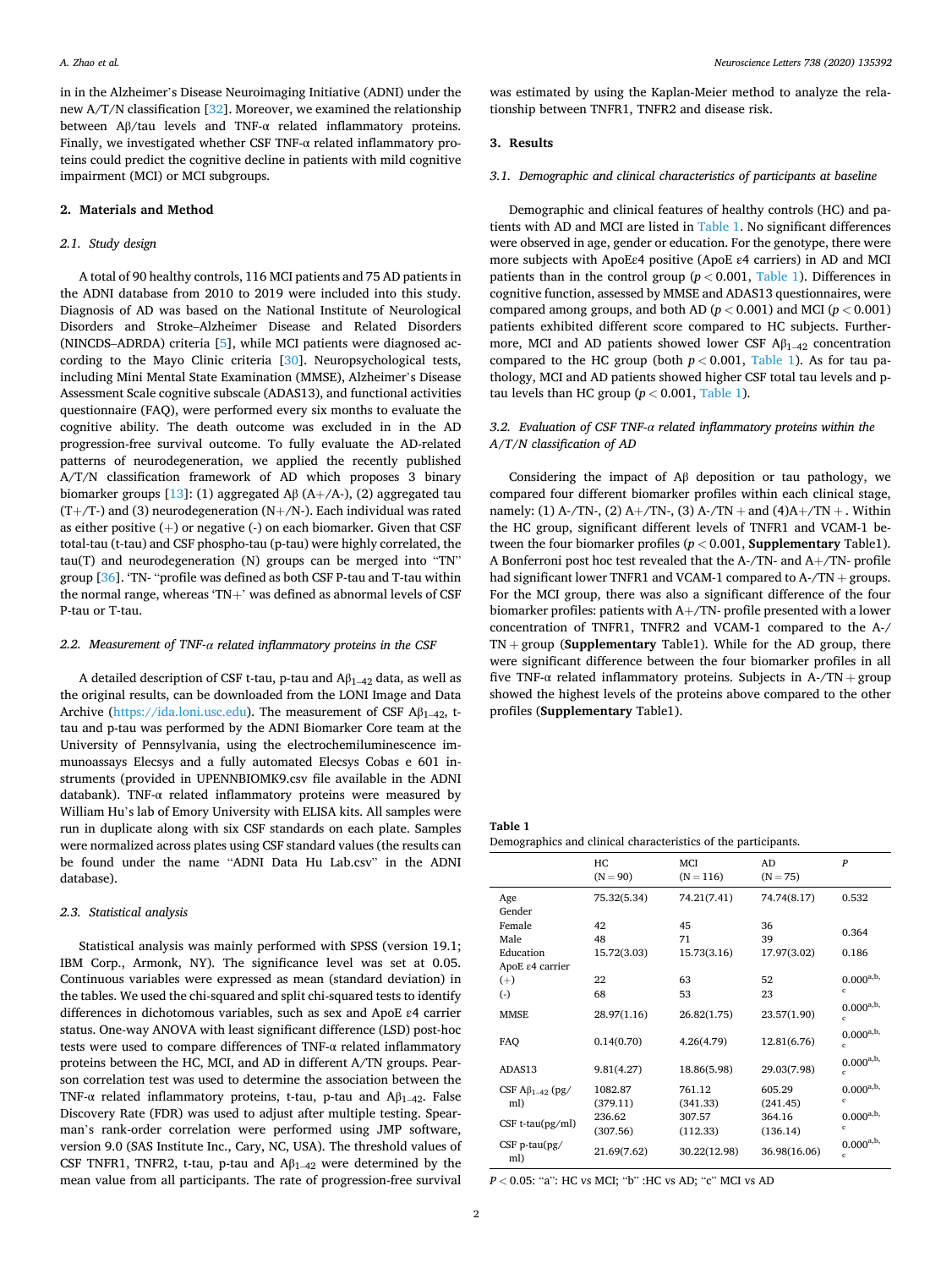## *3.3. Association between CSF TNF-α related inflammatory proteins and AD pathological markers*

We further analyzed the relationship between these TNF-α related inflammatory proteins and AD pathological markers. Firstly, we investigated the association between CSF TNF-α related inflammatory proteins and total tau levels. Significant correlation between TNFR1, TNFR2 and t-tau among three groups were shown (FDR *<* 0.05, Table 2). Moreover, both ICAM-1 and VCAM-1 were positively associated with ttau levels in three groups as well (FDR *<* 0.05, Table 2). Subsequently, we analyzed the correlation between p-tau and TNF-α related inflammatory proteins. The result also showed that TNFR1 and TNFR2 were significantly associated with CSF p-tau level, among all the subjects in the three groups (FDR *<* 0.001, Table 2). On the other hand, we also analyzed the relationship between these markers and  $A\beta_{1-42}$  levels, however, significant association was solely found in AD and HC groups (**Supplementary** Table 2). The same results were also validated using Spearman rank correlation (**Supplementary Table 3**).

## *3.4. Predictive evaluation of the MCI-to-AD conversion with TNF-α related inflammatory proteins*

Since TNF-α related inflammatory proteins was associated with tau pathology, as we showed above, and therefore could be predictive markers during disease progression. Thus, we further evaluated their predictive value in a longitudinal study. Of 116 MCI patients followedup until 2019, 64 (55.2 %) developed defined AD after a mean of 30.2 months. Kaplan-Meier analysis indicated mean progression-free survival time of 36.0 months in subjects with higher CSF TNFR1 levels (TNFR1+), and of 60.0 months in the remaining population  $(p = 0.001;$ [Fig. 1A](#page-3-0)). In contrast, patients with high levels of CSF TNFR2 (TNFR2+) at baseline showed a mean AD-free survival time of 60.0 months, whereas the remaining MCI patients exhibited a mean AD-free survival time of 24.0 months ( $p < 0.001$ ; [Fig. 1](#page-3-0)B). Among patients with lower tau pathology levels (TN-), subjects with lower CSF TNFR1 (TNFR1-) showed a mean AD-free survival time of 48.0 months, while, in the others, the mean AD-free survival time was 36.0 months ( $p = 0.001$ ; [Fig. 1](#page-3-0)C). Similarly, in TN- MCI groups, patients with higher CSF TNFR2 (TNFR2+) revealed a mean AD-free survival times of 60.0 months, and of 48.0 months in the other group ( $p = 0.039$ ; [Fig. 1](#page-3-0)E). No significant differences in mean AD-free survival time were observed in MCI TN + patients with different levels of CSF TNFR1 and TNFR2 (**Figure 4D&Figure 4F**). However, TNF-α, ICAM-1 and VCAM-1 failed to predict the cognitive decline in MCI (data not shown).

## **4. Discussion**

In this study, we applied the A/T/N classification to assess TNF- $\alpha$ related inflammatory proteins in different stages of AD. The higher CSF

| Table |  |
|-------|--|
|-------|--|

| Correlation between TNF-a related inflammatory proteins and tau pathology. |  |  |  |  |
|----------------------------------------------------------------------------|--|--|--|--|
|----------------------------------------------------------------------------|--|--|--|--|

levels of TNF-α related inflammatory proteins in the A-/TN + groups confirm that CSF TNF-α related signaling rises with neurodegeneration without Aβ pathology. Hence, during Alzheimer's *continuum*, we can conclude that increased CSF TNF-α related inflammatory proteins, especially TNFR1 and TNFR2, are more closely associated with the pathological processes of both tau pathology and neurodegeneration, than the  $A\beta_{1-42}$  levels. The use of this classification system enabled us to unravel the effect of tau pathology and its downstream processes on TNF-α related inflammatory proteins. Interestingly, TNFR1 and TNFR2 can differentially predict the MCI-to-AD conversion. MCI patients with lower CSF TNFR1 levels or higher CSF TNFR2 levels showed slower cognitive decline to AD. Our results indicated that TNFR1 and TNFR2 associated with tau pathology could serve as a potential predictive biomarker for MCI-to-AD conversion.

Extensive evidence supported that the excessive TNF-α played a central role in AD [\[37](#page-5-0)]. TNF- $\alpha$  conducted its function by binding to TNFR1 and TNFR2 which are a super-family of transmembrane receptors that are defined by a similar cysteine-rich extracellular domain [[2](#page-4-0)]. Considering that TNFR1 exerts inflammatory and pro-apoptotic functions, whereas TNFR2 has a neuroprotective function, it is of utmost importance to define the expression of both receptors in AD [\[27](#page-4-0)]. The deletion of TNFR1 resulted in the decreased brain inflammation and blood-brain barrier integrity [[35\]](#page-5-0). A previous study showed higher levels of serum predicted the conversion from MCI to AD [[4](#page-4-0)], which was consistent with our results with CSF TNFR1. On the other hand, TNFR2 mediated inflammatory signal pathways promote survival and proliferation [\[8\]](#page-4-0). Ablation of TNFR2 exacerbated AD pathology in a transgenic mouse model of AD [\[24](#page-4-0)]. A soluble TNFR2 agonist (TNC-scTNFR2) successfully protected against the neuron loss due to oxidative stress which was proven to be a trigger point for AD [\[8\]](#page-4-0). In our study, higher levels of TNR2 in MCI suggested a significant slower conversion to AD which also supported the protective role of TNFR2.

Elevation of soluble TNF was a hallmark of chronic neuroinflammation as well as a number of neurodegenerative conditions including AD, Parkinson's (PD) [[22\]](#page-4-0). Soluble TNF and transmembrane TNF exert different functions under normal and pathological conditions in the CNS. Soluble TNF signals elicit its biological effects primarily though TNFR1 [\[11](#page-4-0)], and transmembrane TNF signals primarily function though TNFR2 [[10\]](#page-4-0). Soluble TNFR1 binding of TNF receptor associated death domain (TRADD) initiated cytokine production and caspase-dependent apoptosis [\[12](#page-4-0),[17\]](#page-4-0). Signaling through TNFR2 activates inflammatory and pro-survival signaling pathways through the activation of NF-κB pathway to promote neuron survival [\[19](#page-4-0)]. In triple (3xTgAD) transgenic mice lacking soluble TNFR1, exposure to chronic systemic inflammation did not result in intraneuronal accumulation of amyloid immunoreactivity, suggesting that soluble TNFR1 signaling may be an important regulator of APP processing and that pathological elevation of soluble TNFR1 may contribute to pre-plaque pathology and acceleration of cognitive deficits [\[21](#page-4-0)].

| t-tau         |       | HC<br>P | <b>FDR</b> |           | MCI<br>P | <b>FDR</b> |       | AD<br>P | <b>FDR</b> |
|---------------|-------|---------|------------|-----------|----------|------------|-------|---------|------------|
| TNFR1         | 0.637 | 0.000   | 0.000      | 0.652     | 0.000    | 0.000      | 0.632 | 0.000   | 0.000      |
| TNFR2         | 0.259 | 0.014   | 0.042      | 0.616     | 0.000    | 0.000      | 0.674 | 0.000   | 0.000      |
| TNF- $\alpha$ | 0.135 | 0.203   | 0.305      | 0.128     | 0.171    | 0.257      | 0.315 | 0.006   | 0.011      |
| ICAM-1        | 0.318 | 0.002   | 0.008      | 0.295     | 0.001    | 0.003      | 0.314 | 0.006   | 0.013      |
| VCAM-1        | 0.421 | 0.000   | 0.000      | 0.540     | 0.000    | 0.000      | 0.646 | 0.000   | 0.000      |
|               |       | HC      |            |           | MCI      |            |       | AD      |            |
| p-tau         |       | P       | <b>FDR</b> | $\bullet$ | P        | <b>FDR</b> | r     | P       | <b>FDR</b> |
| TNFR1         | 0.454 | 0.000   | 0.000      | 0.426     | 0.000    | 0.000      | 0.520 | 0.000   | 0.000      |
| TNFR2         | 0.279 | 0.000   | 0.000      | 0.341     | 0.000    | 0.000      | 0.581 | 0.000   | 0.000      |
| TNF- $\alpha$ | 0.012 | 0.856   | 0.988      | $-0.034$  | 0.717    | 0.896      | 0.321 | 0.006   | 0.023      |
| ICAM-1        | 0.245 | 0.000   | 0.000      | 0.352     | 0.000    | 0.000      | 0.175 | 0.143   | 0.268      |
| VCAM-1        | 0.272 | 0.000   | 0.000      | 0.175     | 0.063    | 0.135      | 0.307 | 0.009   | 0.027      |

\*all results were adjusted for age, education and sex.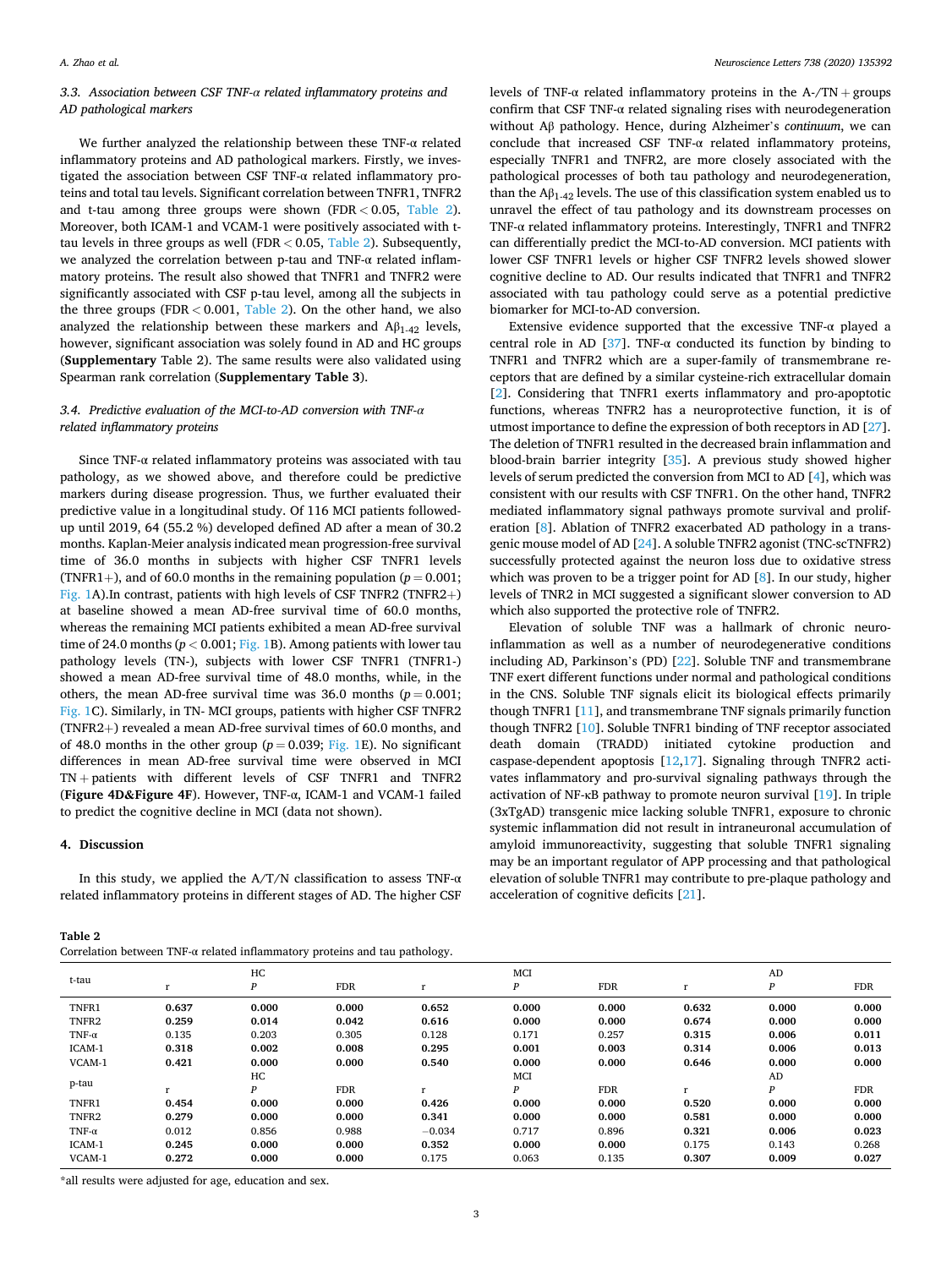<span id="page-3-0"></span>*A. Zhao et al.* 



**Fig. 1.** Kaplan-Meier plot of AD-free survival in MCI patients with different TNFR1 and TNFR2 levels.

A TNFR1 levels related to MCI-to-AD conversion in total MCI patients

B TNFR2 levels related to MCI-to-AD conversion in total MCI patients

C TNFR1 levels related to MCI-to-AD conversion in TN- group of MCI patients

D TNFR1 levels failed to predict MCI-to-AD conversion in  $TN +$  group of MCI patients

E TNFR2 levels related to MCI-to-AD conversion in TN- group of MCI patients

F TNFR2 levels failed to predict MCI-to-AD conversion in  $TN +$  group of MCI patients

MCI: mild cognitive impairment; N: neurodegeneration biomarker status; T: tau pathology biomarker status.

Our results showed that the TNF- $\alpha$  related inflammatory proteins were more closely associated with tau pathology than Aβ pathology. Considering that CSF t-tau may not necessarily reflect neurodegeneration but could result from physiological production of tau [\[32](#page-4-0)], the combination of "T" and "N" groups ensured the exclusion of other cause of neural injuries. One previous study showed that soluble TNF receptors in CSF and serum were associated with t-tau and  $A\beta_{1-40}$  conducted on MCI patients without any research on p-tau and  $A\beta_{1-42}$ , which were more representative biomarkers for neurodegeneration [\[2\]](#page-4-0). The discordant outcomes from previous studies may also result from due to the different number of participants in the preclinical stage of late-onset AD and the application of the A/T/N classification. Previous research found that patients with AD have significantly lower serum BDNF levels compared to healthy controls [[26\]](#page-4-0). Future research is required to modulate the endogenous production of BDNF and the microglia activation to modulate TNF-α-containing microglia.

The mechanism of how TNF signaling related to tau protein

remained to be explained. In AD, the inhibition of TNF-α can revert the effect of tau accumulation in neurites through high affinity binding to TNFR1[\[28](#page-4-0)]. Intracerebroventricular injection of infliximab which was a neutralizing antibody reduced tau phosphorylation, TNF levels and improved visual recognition memory in AD mouse models [\[34](#page-4-0)]. However, Long-term global inhibition of TNFR1 and TNFR2 signaling without cell or stage specificity in triple-transgenic AD mice exacerbates tau accumulation and neurofibrillary tangle pathology [\[25](#page-4-0)]. Hence, the different roles of TNF receptors might affect AD pathology in complex ways at various stages of disease.

Yet, this study has some limitations. Although the ADNI coohort is a convenient population, our findings still needed other populations to be validated. Second, the supplementary biomarkers and neuroimaging data are in principle applicable for the A/T/N classification of CSF biomarker and further studies based on the biomarkers are needed to confirm our study. Thirdly, the strong correlation with tauopathy might indicate the underlying relationship with the biologically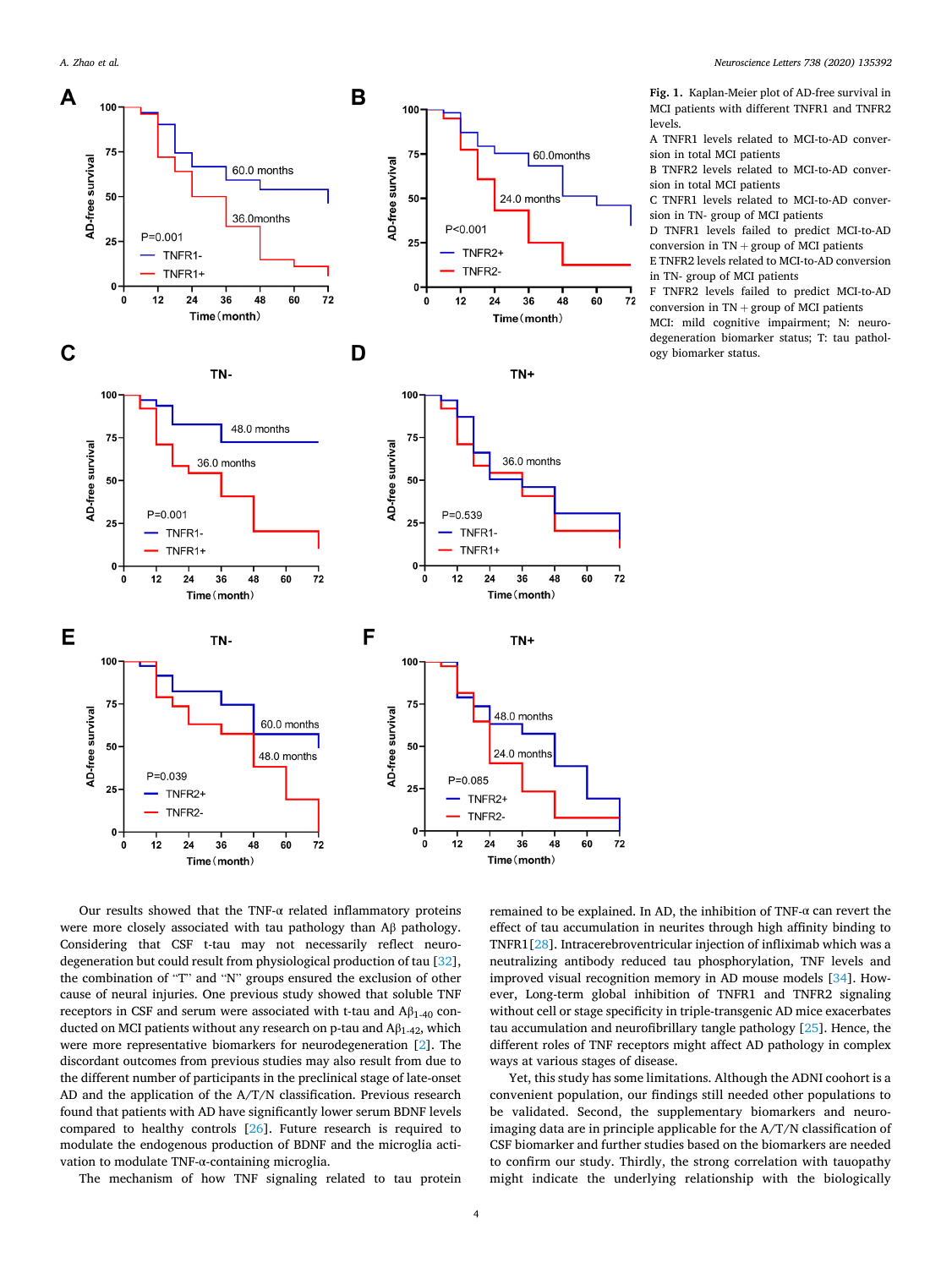<span id="page-4-0"></span>defined subtypes of AD which required including more MRI and PET data to explore the possible mechanism [7]. At last, the role of TNF receptors has been extensively studied and some contradictory data about the alteration of TNFR1 and TNFR2 also existed [3]. Hence, it is necessary to validate the result for a larger cohort in a long-term follow-up study.

In conclusion, the present study attempted to study CSF TNF- $\alpha$ related inflammatory proteins based on the A/T/N classification framework. We demonstrated in the ADNI cohort that the TNF-α related inflammatory proteins were associated with tau pathology and neurodegeneration. What's more, TNFR1 and TNFR2 can be potential biomarkers for the prediction of MCI-to-AD conversion.

### **Declaration of Competing Interest**

The authors declare that they have no conflict of interest.

### **CRediT authorship contribution statement**

**Aonan Zhao:** Software, Visualization, Investigation, Writing - original draft. **Yuanyuan Li:** Methodology, Software, Writing - review & editing. **Yulei Deng:** Conceptualization, Methodology, Supervision, Writing - review & editing.

## **Acknowledgements**

We would like to thank all the researchers and participants in the ADNI initiative. A complete listing of ADNI investigators can be found at: <http://adni.loni.usc.edu/> wp-content/uploads/how to apply/ ADNI\_Acknowledgement\_List.pdf

#### **Appendix A. Supplementary data**

Supplementary material related to this article can be found, in the online version, at doi[:https://doi.org/10.1016/j.neulet.2020.135392.](https://doi.org/10.1016/j.neulet.2020.135392)

#### **References**

- [1] [I. Blasko, W. Lederer, H. Oberbauer, T. Walch, G. Kemmler, H. Hinterhuber,](http://refhub.elsevier.com/S0304-3940(20)30662-5/sbref0005)  [J. Marksteiner, C. Humpel, Measurement of thirteen biological markers in CSF of](http://refhub.elsevier.com/S0304-3940(20)30662-5/sbref0005)  patients with Alzheimer'[s disease and other dementias, Dement Geriatr Cogn](http://refhub.elsevier.com/S0304-3940(20)30662-5/sbref0005)  [Disord 21 \(2006\)](http://refhub.elsevier.com/S0304-3940(20)30662-5/sbref0005).
- [2] [P. Buchhave, H. Zetterberg, K. Blennow, L. Minthon, S. Janciauskiene, O. Hansson,](http://refhub.elsevier.com/S0304-3940(20)30662-5/sbref0010)  [Soluble TNF receptors are associated with A](http://refhub.elsevier.com/S0304-3940(20)30662-5/sbref0010)β metabolism and conversion to [dementia in subjects with mild cognitive impairment, Neurobiology of aging 31](http://refhub.elsevier.com/S0304-3940(20)30662-5/sbref0010) [\(2010\) 1877](http://refhub.elsevier.com/S0304-3940(20)30662-5/sbref0010)–1884.
- [3] [C. Delaby, A. Gabelle, D. Blum, S. Schraen-Maschke, A. Moulinier, J. Boulanghien,](http://refhub.elsevier.com/S0304-3940(20)30662-5/sbref0015)  D. Séverac, L. Buée, T. Rème, S. Lehmann, Central Nervous System and Peripheral Inflammatory Processes in Alzheimer'[s Disease: Biomarker Profiling Approach,](http://refhub.elsevier.com/S0304-3940(20)30662-5/sbref0015)  [Front Neurol 6 \(2015\) 181](http://refhub.elsevier.com/S0304-3940(20)30662-5/sbref0015).
- [4] [B.S. Diniz, A.L. Teixeira, E.B. Ojopi, L.L. Talib, V.A. Mendonça, W.F. Gattaz, O.](http://refhub.elsevier.com/S0304-3940(20)30662-5/sbref0020) [V. Forlenza, Higher serum sTNFR1 level predicts conversion from mild cognitive](http://refhub.elsevier.com/S0304-3940(20)30662-5/sbref0020)  impairment to Alzheimer'[s disease, Journal of Alzheimer](http://refhub.elsevier.com/S0304-3940(20)30662-5/sbref0020)'s disease : JAD 22 (2010) 1305–[1311.](http://refhub.elsevier.com/S0304-3940(20)30662-5/sbref0020)
- [5] [B. Dubois, H.H. Feldman, C. Jacova, S.T. Dekosky, P. Barberger-Gateau,](http://refhub.elsevier.com/S0304-3940(20)30662-5/sbref0025) [J. Cummings, A. Delacourte, D. Galasko, S. Gauthier, G. Jicha, K. Meguro,](http://refhub.elsevier.com/S0304-3940(20)30662-5/sbref0025) J. O'[Brien, F. Pasquier, P. Robert, M. Rossor, S. Salloway, Y. Stern, P.J. Visser,](http://refhub.elsevier.com/S0304-3940(20)30662-5/sbref0025)  [P. Scheltens, Research criteria for the diagnosis of Alzheimer](http://refhub.elsevier.com/S0304-3940(20)30662-5/sbref0025)'s disease: revising the [NINCDS-ADRDA criteria, The Lancet. Neurology 6 \(2007\) 734](http://refhub.elsevier.com/S0304-3940(20)30662-5/sbref0025)–746.
- [6] [M. Ermert, C. Pantazis, H.R. Duncker, F. Grimminger, W. Seeger, L. Ermert, In situ](http://refhub.elsevier.com/S0304-3940(20)30662-5/sbref0030)  [localization of TNFalpha/beta, TACE and TNF receptors TNF-R1 and TNF-R2 in](http://refhub.elsevier.com/S0304-3940(20)30662-5/sbref0030) [control and LPS-treated lung tissue, Cytokine 22 \(2003\)](http://refhub.elsevier.com/S0304-3940(20)30662-5/sbref0030).
- [7] [D. Ferreira, A. Nordberg, E. Westman, Biological subtypes of Alzheimer disease: A](http://refhub.elsevier.com/S0304-3940(20)30662-5/sbref0035)  [systematic review and meta-analysis, Neurology 94 \(2020\) 436](http://refhub.elsevier.com/S0304-3940(20)30662-5/sbref0035)–448.
- [8] [R. Fischer, O. Maier, M. Siegemund, H. Wajant, P. Scheurich, K. Pfizenmaier,](http://refhub.elsevier.com/S0304-3940(20)30662-5/sbref0040)  [A TNF receptor 2 selective agonist rescues human neurons from oxidative stress](http://refhub.elsevier.com/S0304-3940(20)30662-5/sbref0040)[induced cell death, PloS one 6 \(2011\), e27621.](http://refhub.elsevier.com/S0304-3940(20)30662-5/sbref0040)
- [9] [P. Grammas, Neurovascular dysfunction, inflammation and endothelial activation:](http://refhub.elsevier.com/S0304-3940(20)30662-5/sbref0045)  [implications for the pathogenesis of Alzheimer](http://refhub.elsevier.com/S0304-3940(20)30662-5/sbref0045)'s disease, J Neuroinflammation 8 [\(2011\) 26](http://refhub.elsevier.com/S0304-3940(20)30662-5/sbref0045).
- [10] M. Grell, E. Douni, H. Wajant, M. Löhden, M. Clauss, B. Maxeiner, S. Georgopoulos, [W. Lesslauer, G. Kollias, K. Pfizenmaier, P. Scheurich, The transmembrane form of](http://refhub.elsevier.com/S0304-3940(20)30662-5/sbref0050)  [tumor necrosis factor is the prime activating ligand of the 80 kDa tumor necrosis](http://refhub.elsevier.com/S0304-3940(20)30662-5/sbref0050) [factor receptor, Cell 83 \(1995\) 793](http://refhub.elsevier.com/S0304-3940(20)30662-5/sbref0050)–802.
- [11] [M. Grell, H. Wajant, G. Zimmermann, P. Scheurich, The type 1 receptor \(CD120a\)](http://refhub.elsevier.com/S0304-3940(20)30662-5/sbref0055)  [is the high-affinity receptor for soluble tumor necrosis factor, Proceedings of the](http://refhub.elsevier.com/S0304-3940(20)30662-5/sbref0055)  [National Academy of Sciences of the United States of America 95 \(1998\)](http://refhub.elsevier.com/S0304-3940(20)30662-5/sbref0055) [570](http://refhub.elsevier.com/S0304-3940(20)30662-5/sbref0055)–575.
- [12] [H. Hsu, J. Xiong, D.V. Goeddel, The TNF receptor 1-associated protein TRADD](http://refhub.elsevier.com/S0304-3940(20)30662-5/sbref0060)  [signals cell death and NF-kappa B activation, Cell 81 \(1995\) 495](http://refhub.elsevier.com/S0304-3940(20)30662-5/sbref0060)–504.
- [13] [C.R. Jack, D.A. Bennett, K. Blennow, M.C. Carrillo, H.H. Feldman, G.B. Frisoni,](http://refhub.elsevier.com/S0304-3940(20)30662-5/sbref0065) [H. Hampel, W.J. Jagust, K.A. Johnson, D.S. Knopman, R.C. Petersen, P. Scheltens,](http://refhub.elsevier.com/S0304-3940(20)30662-5/sbref0065)  [R.A. Sperling, B. Dubois, A/T/N: An unbiased descriptive classification scheme for](http://refhub.elsevier.com/S0304-3940(20)30662-5/sbref0065)  [Alzheimer disease biomarkers, Neurology 87 \(2016\) 539](http://refhub.elsevier.com/S0304-3940(20)30662-5/sbref0065)–547.
- [14] [S. Janelidze, N. Mattsson, E. Stomrud, O. Lindberg, S. Palmqvist, H. Zetterberg,](http://refhub.elsevier.com/S0304-3940(20)30662-5/sbref0070) [K. Blennow, O. Hansson, CSF biomarkers of neuroinflammation and](http://refhub.elsevier.com/S0304-3940(20)30662-5/sbref0070) [cerebrovascular dysfunction in early Alzheimer disease, Neurology 91 \(2018\)](http://refhub.elsevier.com/S0304-3940(20)30662-5/sbref0070)  [e867](http://refhub.elsevier.com/S0304-3940(20)30662-5/sbref0070)–e877.
- [15] [J.P. Jia, R. Meng, Y.X. Sun, W.J. Sun, X.M. Ji, L.F. Jia, Cerebrospinal fluid tau,](http://refhub.elsevier.com/S0304-3940(20)30662-5/sbref0075) [Abeta1-42 and inflammatory cytokines in patients with Alzheimer](http://refhub.elsevier.com/S0304-3940(20)30662-5/sbref0075)'s disease and [vascular dementia, Neuroscience letters 383 \(2005\) 12](http://refhub.elsevier.com/S0304-3940(20)30662-5/sbref0075)–16.
- [16] [H. Jiang, H. Hampel, D. Prvulovic, A. Wallin, K. Blennow, R. Li, Y. Shen, Elevated](http://refhub.elsevier.com/S0304-3940(20)30662-5/sbref0080)  [CSF levels of TACE activity and soluble TNF receptors in subjects with mild](http://refhub.elsevier.com/S0304-3940(20)30662-5/sbref0080)  [cognitive impairment and patients with Alzheimer](http://refhub.elsevier.com/S0304-3940(20)30662-5/sbref0080)'s disease, Molecular [neurodegeneration 6 \(2011\) 69.](http://refhub.elsevier.com/S0304-3940(20)30662-5/sbref0080)
- [17] [Y. Jiang, J.D. Woronicz, W. Liu, D.V. Goeddel, Prevention of constitutive TNF](http://refhub.elsevier.com/S0304-3940(20)30662-5/sbref0085)  [receptor 1 signaling by silencer of death domains, Science 283 \(1999\) 543](http://refhub.elsevier.com/S0304-3940(20)30662-5/sbref0085)–546.
- [18] M.J. Leitão, I. Baldeiras, S.-K. Herukka, M. Pikkarainen, V. Leinonen, A. [H. Simonsen, A. Perret-Liaudet, A. Fourier, I. Quadrio, P.M. Veiga, C.R. de Oliveira,](http://refhub.elsevier.com/S0304-3940(20)30662-5/sbref0090)  [Chasing the Effects of Pre-Analytical Confounders - A Multicenter Study on CSF-AD](http://refhub.elsevier.com/S0304-3940(20)30662-5/sbref0090)  [Biomarkers, Front Neurol 6 \(2015\) 153](http://refhub.elsevier.com/S0304-3940(20)30662-5/sbref0090).
- [19] [L. Marchetti, M. Klein, K. Schlett, K. Pfizenmaier, U.L.M. Eisel, Tumor necrosis](http://refhub.elsevier.com/S0304-3940(20)30662-5/sbref0095) [factor \(TNF\)-mediated neuroprotection against glutamate-induced excitotoxicity is](http://refhub.elsevier.com/S0304-3940(20)30662-5/sbref0095)  [enhanced by N-methyl-D-aspartate receptor activation. Essential role of a TNF](http://refhub.elsevier.com/S0304-3940(20)30662-5/sbref0095) [receptor 2-mediated phosphatidylinositol 3-kinase-dependent NF-kappa B](http://refhub.elsevier.com/S0304-3940(20)30662-5/sbref0095)  [pathway, The Journal of biological chemistry 279 \(2004\) 32869](http://refhub.elsevier.com/S0304-3940(20)30662-5/sbref0095)–32881.
- [20] [F.E. McAlpine, J.-K. Lee, A.S. Harms, K.A. Ruhn, M. Blurton-Jones, J. Hong, P. Das,](http://refhub.elsevier.com/S0304-3940(20)30662-5/sbref0100)  [T.E. Golde, F.M. LaFerla, S. Oddo, A. Blesch, M.G. Tansey, Inhibition of soluble](http://refhub.elsevier.com/S0304-3940(20)30662-5/sbref0100) [TNF signaling in a mouse model of Alzheimer](http://refhub.elsevier.com/S0304-3940(20)30662-5/sbref0100)'s disease prevents pre-plaque [amyloid-associated neuropathology, Neurobiol Dis 34 \(2009\) 163](http://refhub.elsevier.com/S0304-3940(20)30662-5/sbref0100)–177.
- [21] [M.K. McCoy, K.A. Ruhn, T.N. Martinez, F.E. McAlpine, A. Blesch, M.G. Tansey,](http://refhub.elsevier.com/S0304-3940(20)30662-5/sbref0105) [Intranigral lentiviral delivery of dominant-negative TNF attenuates](http://refhub.elsevier.com/S0304-3940(20)30662-5/sbref0105) [neurodegeneration and behavioral deficits in hemiparkinsonian rats, Mol Ther 16](http://refhub.elsevier.com/S0304-3940(20)30662-5/sbref0105)  [\(2008\) 1572](http://refhub.elsevier.com/S0304-3940(20)30662-5/sbref0105)–1579.
- [22] [M.K. McCoy, M.G. Tansey, TNF signaling inhibition in the CNS: implications for](http://refhub.elsevier.com/S0304-3940(20)30662-5/sbref0110) [normal brain function and neurodegenerative disease, J Neuroinflammation 5](http://refhub.elsevier.com/S0304-3940(20)30662-5/sbref0110)  [\(2008\) 45.](http://refhub.elsevier.com/S0304-3940(20)30662-5/sbref0110)
- [23] [E.G. McGeer, P.L. McGeer, Neuroinflammation in Alzheimer](http://refhub.elsevier.com/S0304-3940(20)30662-5/sbref0115)'s disease and mild [cognitive impairment: a field in its infancy, Journal of Alzheimer](http://refhub.elsevier.com/S0304-3940(20)30662-5/sbref0115)'s disease : JAD 19 [\(2010\) 355](http://refhub.elsevier.com/S0304-3940(20)30662-5/sbref0115)–361.
- [24] [S.L. Montgomery, M.A. Mastrangelo, D. Habib, W.C. Narrow, S.A. Knowlden, T.](http://refhub.elsevier.com/S0304-3940(20)30662-5/sbref0120)  [W. Wright, W.J.J.T.A.j.o.p. Bowers, Ablation of TNF-RI/RII expression in](http://refhub.elsevier.com/S0304-3940(20)30662-5/sbref0120) Alzheimer's disease mice leads to an unexpected enhancement of pathology implications for chronic pan-TNF-α [suppressive therapeutic strategies in the brain,](http://refhub.elsevier.com/S0304-3940(20)30662-5/sbref0120)  [Am J Pathol 179 \(2011\) 2053](http://refhub.elsevier.com/S0304-3940(20)30662-5/sbref0120)–2070.
- [25] [S.L. Montgomery, W.C. Narrow, M.A. Mastrangelo, J.A. Olschowka, M.](http://refhub.elsevier.com/S0304-3940(20)30662-5/sbref0125)  K. O'[Banion, W.J. Bowers, Chronic neuron- and age-selective down-regulation of](http://refhub.elsevier.com/S0304-3940(20)30662-5/sbref0125) [TNF receptor expression in triple-transgenic Alzheimer disease mice leads to](http://refhub.elsevier.com/S0304-3940(20)30662-5/sbref0125) [significant modulation of amyloid- and Tau-related pathologies, Am J Pathol 182](http://refhub.elsevier.com/S0304-3940(20)30662-5/sbref0125) [\(2013\) 2285](http://refhub.elsevier.com/S0304-3940(20)30662-5/sbref0125)–2297.
- [26] [T.K.S. Ng, C.S.H. Ho, W.W.S. Tam, E.H. Kua, R.C.-M. Ho, Decreased Serum Brain-](http://refhub.elsevier.com/S0304-3940(20)30662-5/sbref0130)[Derived Neurotrophic Factor \(BDNF\) Levels in Patients with Alzheimer](http://refhub.elsevier.com/S0304-3940(20)30662-5/sbref0130)'s Disease [\(AD\): A Systematic Review and Meta-Analysis, Int J Mol Sci 20 \(2019\)](http://refhub.elsevier.com/S0304-3940(20)30662-5/sbref0130).
- [27] N. Ortí-Casañ, Y. Wu, P.J.W. Naudé, P.P. De Deyn, I.S. Zuhorn, U.L.M. Eisel, [Targeting TNFR2 as a Novel Therapeutic Strategy for Alzheimer](http://refhub.elsevier.com/S0304-3940(20)30662-5/sbref0135)'s Disease, Front [Neurosci 13 \(2019\) 49.](http://refhub.elsevier.com/S0304-3940(20)30662-5/sbref0135)
- [28] [G. Philipp, L. Sergey, P. TThi, N. Harald, Accumulation of tau induced in neurites](http://refhub.elsevier.com/S0304-3940(20)30662-5/sbref0140)  [by microglial proinflammatory mediators, FASEB J 23 \(2009\) 2502](http://refhub.elsevier.com/S0304-3940(20)30662-5/sbref0140)–2513.
- [29] [E. Paouri, O. Tzara, G.-I. Kartalou, S. Zenelak, S. Georgopoulos, Peripheral Tumor](http://refhub.elsevier.com/S0304-3940(20)30662-5/sbref0145)  Necrosis Factor-Alpha (TNF-α[\) Modulates Amyloid Pathology by Regulating Blood-](http://refhub.elsevier.com/S0304-3940(20)30662-5/sbref0145)[Derived Immune Cells and Glial Response in the Brain of AD/TNF Transgenic Mice,](http://refhub.elsevier.com/S0304-3940(20)30662-5/sbref0145)  [The Journal of neuroscience : the official journal of the Society for Neuroscience 37](http://refhub.elsevier.com/S0304-3940(20)30662-5/sbref0145)  [\(2017\) 5155](http://refhub.elsevier.com/S0304-3940(20)30662-5/sbref0145)–5171.
- [30] [R.C. Petersen, Mild cognitive impairment as a diagnostic entity, Journal of internal](http://refhub.elsevier.com/S0304-3940(20)30662-5/sbref0150)  [medicine 256 \(2004\) 183](http://refhub.elsevier.com/S0304-3940(20)30662-5/sbref0150)–194.
- [31] [F. Regen, J. Hellmann-Regen, E. Costantini, M. Reale, Neuroinflammation and](http://refhub.elsevier.com/S0304-3940(20)30662-5/sbref0155)  Alzheimer'[s Disease: Implications for Microglial Activation, Curr Alzheimer Res 14](http://refhub.elsevier.com/S0304-3940(20)30662-5/sbref0155)  [\(2017\) 1140](http://refhub.elsevier.com/S0304-3940(20)30662-5/sbref0155)–1148.
- [32] C. Sato, N.R. Barthélemy, K.G. Mawuenyega, B.W. Patterson, B.A. Gordon, [J. Jockel-Balsarotti, M. Sullivan, M.J. Crisp, T. Kasten, K.M. Kirmess, N.M. Kanaan,](http://refhub.elsevier.com/S0304-3940(20)30662-5/sbref0160)  [K.E. Yarasheski, A. Baker-Nigh, T.L.S. Benzinger, T.M. Miller, C.M. Karch, R.](http://refhub.elsevier.com/S0304-3940(20)30662-5/sbref0160) [J. Bateman, Tau Kinetics in Neurons and the Human Central Nervous System,](http://refhub.elsevier.com/S0304-3940(20)30662-5/sbref0160) [Neuron 97 \(2018\).](http://refhub.elsevier.com/S0304-3940(20)30662-5/sbref0160)
- [33] [Y. Shen, P. He, Z. Zhong, C. McAllister, K. Lindholm, Distinct destructive signal](http://refhub.elsevier.com/S0304-3940(20)30662-5/sbref0165)  [pathways of neuronal death in Alzheimer](http://refhub.elsevier.com/S0304-3940(20)30662-5/sbref0165)'s disease, Trends Mol Med 12 (2006) 574–[579.](http://refhub.elsevier.com/S0304-3940(20)30662-5/sbref0165)
- [34] [J.-Q. Shi, W. Shen, J. Chen, B.-R. Wang, L.-L. Zhong, Y.-W. Zhu, H.-Q. Zhu, Q.-](http://refhub.elsevier.com/S0304-3940(20)30662-5/sbref0170) [Q. Zhang, Y.-D. Zhang, J. Xu, Anti-TNF-](http://refhub.elsevier.com/S0304-3940(20)30662-5/sbref0170)α reduces amyloid plaques and tau [phosphorylation and induces CD11c-positive dendritic-like cell in the APP/PS1](http://refhub.elsevier.com/S0304-3940(20)30662-5/sbref0170)  [transgenic mouse brains, Brain research 1368 \(2011\) 239](http://refhub.elsevier.com/S0304-3940(20)30662-5/sbref0170)–247.